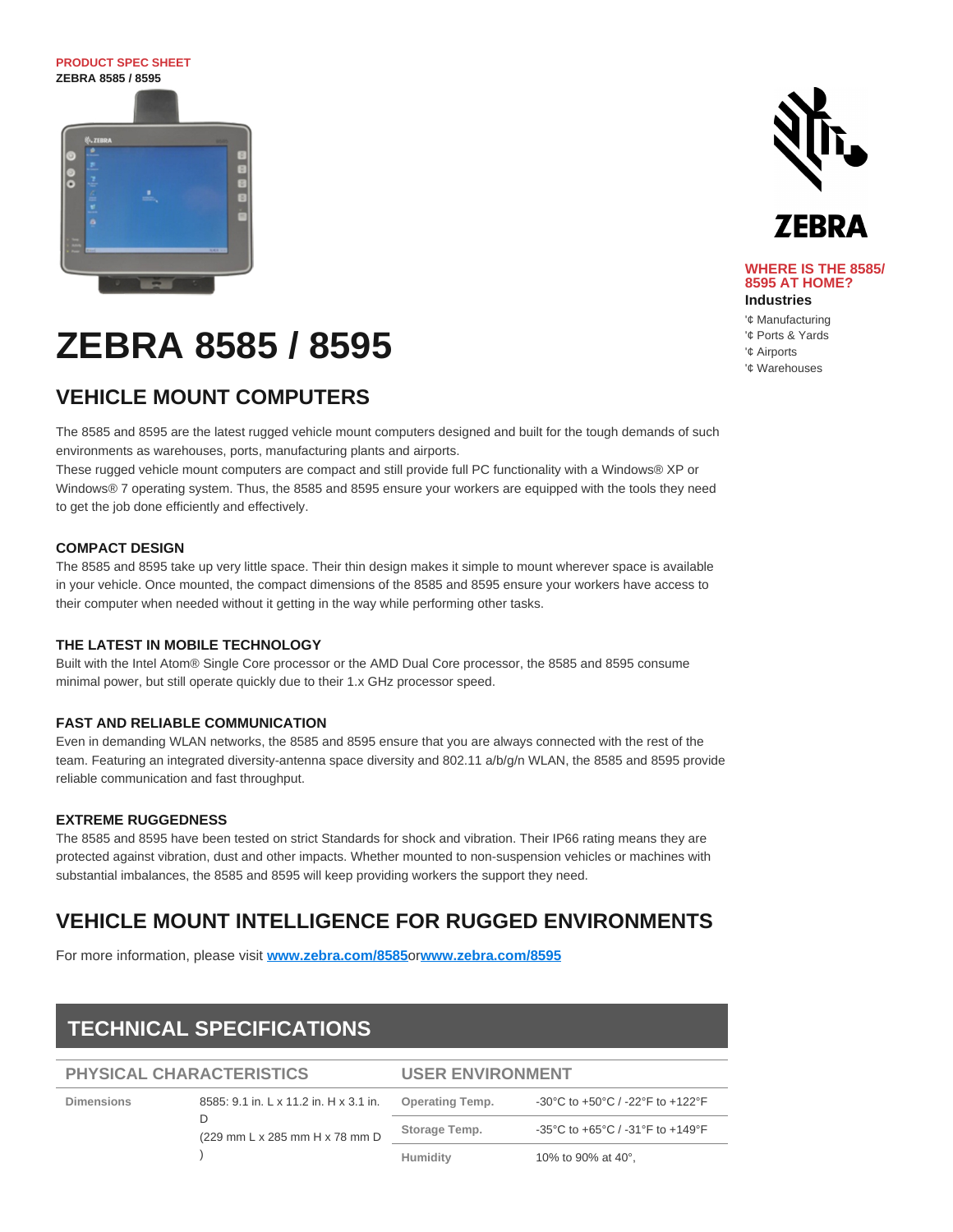|                         | 8595: 10.1 in. L x 12.8 in. H x 3.1<br>in. D<br>(258 mm L x 325 mm H x 79 mm D                                                                                                                 | non-condensing                                                                                                                                                                                                                                                                                             |                                      |
|-------------------------|------------------------------------------------------------------------------------------------------------------------------------------------------------------------------------------------|------------------------------------------------------------------------------------------------------------------------------------------------------------------------------------------------------------------------------------------------------------------------------------------------------------|--------------------------------------|
|                         |                                                                                                                                                                                                | Sealing                                                                                                                                                                                                                                                                                                    | IP66; IP67                           |
|                         |                                                                                                                                                                                                | <b>Shock / Vibration</b>                                                                                                                                                                                                                                                                                   | Class 5M3 according EN 60721-3-<br>5 |
| Weight                  | 8585: 6.6 lb / 3 kg<br>8595: 7.7 lb / 3.5 kg                                                                                                                                                   | UV                                                                                                                                                                                                                                                                                                         | Per MIL-STD 810F (US Highway         |
| <b>Keyboard Options</b> | Multiple keyboards including the<br>color option<br>with 72 keys and the 82-key option<br>with integrated backlighting                                                                         | Truck)                                                                                                                                                                                                                                                                                                     |                                      |
|                         |                                                                                                                                                                                                | <b>WIRELESS DATA COMMUNICATIONS</b>                                                                                                                                                                                                                                                                        |                                      |
| Power                   | 12-24 VDC or 24-48 VDC internal<br>power supply;<br>Voltage sags up to 5 VDC can be<br>handled for up to 20 seconds                                                                            | <b>WLAN</b>                                                                                                                                                                                                                                                                                                | 802.11a/b/g/n; PCIe MiniCard         |
|                         |                                                                                                                                                                                                | <b>REGULATORY</b>                                                                                                                                                                                                                                                                                          |                                      |
| Display                 | 8585: 10.4 in. diagonal SVGA (800<br>x 600); LED Backlight; Resistive<br>touch screen; Sunlight Readability<br>Option<br>8595: 12.1 in. diagonal XGA (1024<br>x 768); LED Backlight; Resistive | FCC Part 15 Subpart B, Class B, Emissions; Industry<br>Canada ICES-003 Class B; EN 55022:1998, Class B,<br>Emissions; EN 55024:1998 Immunity;<br>EN 60950-1, UL 60950-1, CSA 22.2 No. 60950-1, Safety;<br>ISO7637-1/2 Vehicle transients                                                                   |                                      |
|                         | touch screen                                                                                                                                                                                   | <b>ACCESSORIES</b>                                                                                                                                                                                                                                                                                         |                                      |
| Audio / Voice<br>System | Integrated speaker; Speaker/Mic<br>via handset (Optional)                                                                                                                                      | For a full list of accessories, visit www.zebra.com/8585<br>or www.zebra.com/8595.                                                                                                                                                                                                                         |                                      |
| Interfaces              | 1x RS-232; 2x USB 2.0 host; 1x<br>Service USB 2.0; 1x Speaker/Mic;<br>LAN: RJ45 10/100/1000 Mbps                                                                                               |                                                                                                                                                                                                                                                                                                            |                                      |
|                         |                                                                                                                                                                                                | <b>WARRANTY</b>                                                                                                                                                                                                                                                                                            |                                      |
| Mounting                | Quick release mount; standard<br>RAM mounts; adapters for legacy<br>mounts; heavy duty mount;<br>cantilever mount                                                                              | Subject to the terms of Zebra's hardware warranty<br>statement, the 8585-8595 Vehicle Mount Computers are<br>warranted against defects in workmanship and materials<br>for a period of 1 (one) year from the date of shipment.<br>For complete warranty statement, go to:<br>http://www.zebra.com/warranty |                                      |
| <b>Indicators</b>       | Power On LED; Temperature<br>warning; Mass Storage Activity                                                                                                                                    |                                                                                                                                                                                                                                                                                                            |                                      |
|                         |                                                                                                                                                                                                | <b>SERVICES AND SUPPORT</b>                                                                                                                                                                                                                                                                                |                                      |
|                         | <b>PERFORMANCE CHARACTERISTICS</b>                                                                                                                                                             | - Zebra EMC Services                                                                                                                                                                                                                                                                                       |                                      |
| CPU                     | Intel Atom® (Single Core) 1.1 GHz;<br>AMD G-T40E (Dual Core) 1.0 GHz                                                                                                                           |                                                                                                                                                                                                                                                                                                            |                                      |
| <b>Operating System</b> | Windows® XP Embedded;<br>Windows® XP<br>Professional; Windows®<br>Embedded Standard 7; Windows®<br>Professional                                                                                |                                                                                                                                                                                                                                                                                                            |                                      |
| Memory                  | Starting at 4 GB CFast Flash ROM<br>; Up to 16 GB CFast Flash ROM; 1<br>GB RAM with Intel; 2GB RAM with<br>AMD                                                                                 |                                                                                                                                                                                                                                                                                                            |                                      |